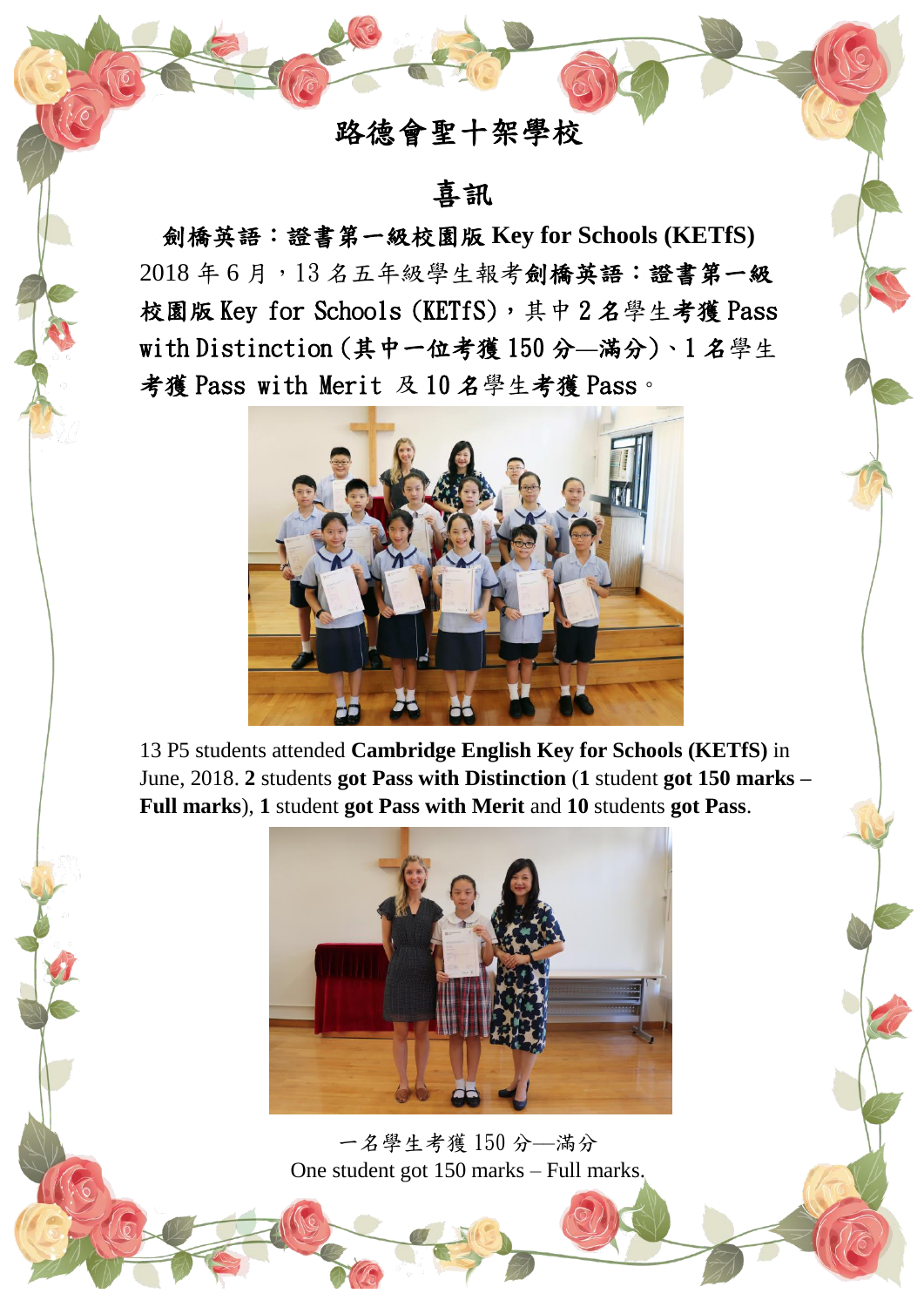

恭賀 17 名學生在劍橋英語:基礎第一、二、三級考試 考獲 15 個盾牌-滿分



**Congratulations! 17 students got 15 shields (Full marks)** in Cambridge English Young Learners English Tests.

#### 劍橋英語:基礎第一級考試 **Starters**

2018 年 6 月,31 名一年級學生報考劍橋英語:基礎第一級 考試 Starters,25 名學生考獲 11 至 15 個盾牌(15 個盾牌為 滿分) ,其中 8 名學生考獲 15 個盾牌-滿分。



31 **P1** students attended **Cambridge English Young Learners English Tests** – **Starters** in June, 2018. **25** students **got 11 to 15 shields (15 shields – Full marks). 8** students got **15 shields (15 shields – Full marks).**